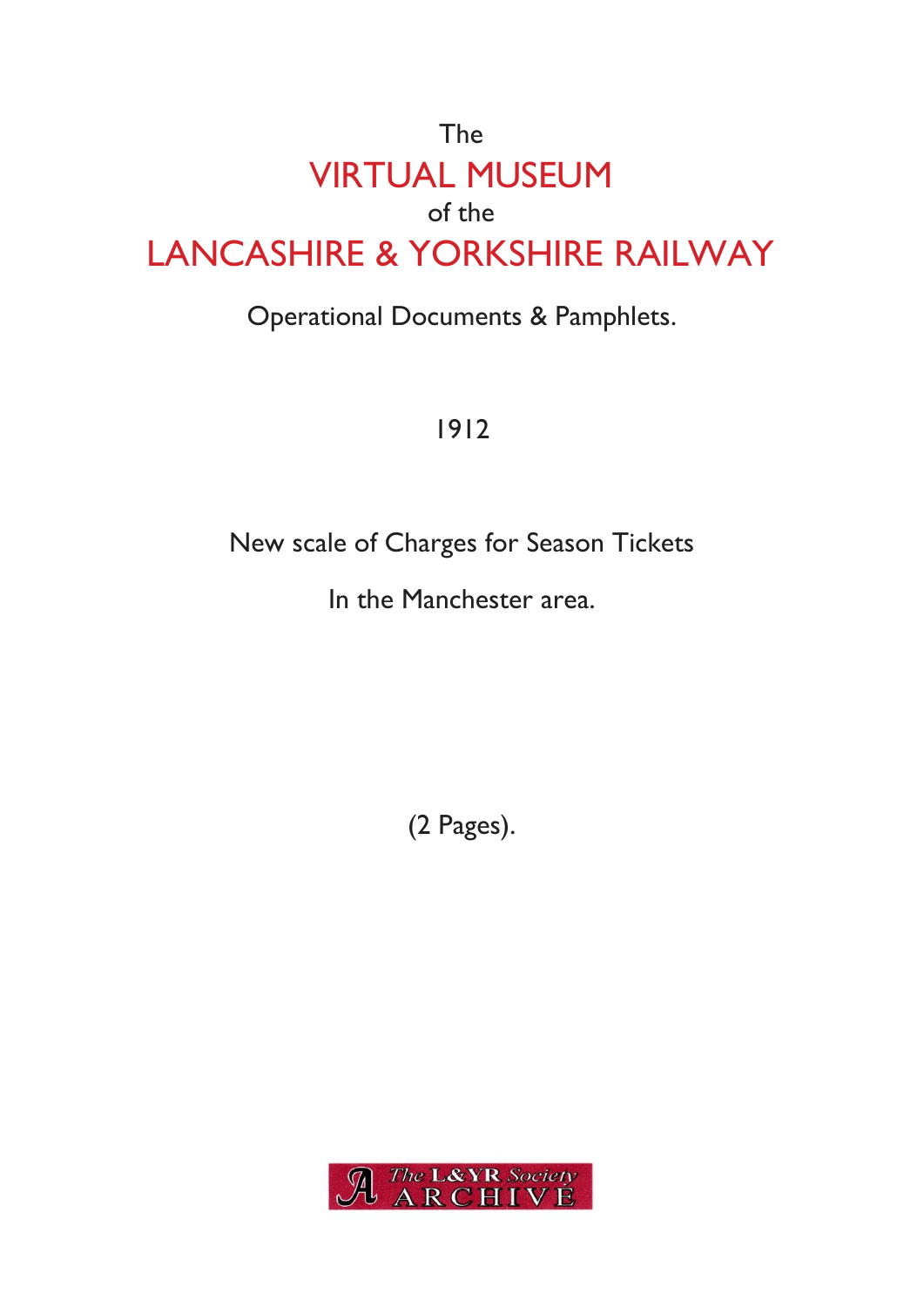### LANCASHIRE AND YORKSHIRE RAILWAY.

## **IRevleeb Scale of Charges for Season tickets**

BETWEEN

# Manchester, Newton Heath (or Dean Lane), Failsworth (or Moston), Hollinwood, Oldham, Middleton Junction, & Middleton.

#### *In Operation from JANUARY 1st, 1912.*

| Between MANCHESTER and                                       | FIRST CLASS.                         |                                        |                             |                         | THIRD CLASS.                   |                         |                         |                                      |
|--------------------------------------------------------------|--------------------------------------|----------------------------------------|-----------------------------|-------------------------|--------------------------------|-------------------------|-------------------------|--------------------------------------|
|                                                              | 12 Mos.                              | 6 Mos.                                 | 3 Mos.                      | 1 Mon.                  | 12 Mos.                        | 6 Mos.                  | 3 Mos.                  | 1 Mon.                               |
| Newton Heath or Dean Lane                                    | $\pounds$ s. d.<br>$5\quad 5\quad 0$ | $\pounds$ s. d.<br>2 15<br>$6^{\circ}$ | $\pounds$ s. d.<br>$-1$ 9 0 | $\pounds$ s. d.<br>0100 | $\pounds$ s. d.<br>$3 \t3 \t0$ | $\pounds$ s. d.<br>1126 | $\pounds$ s. d.<br>0170 | $\pounds$ s. d.<br>$0\quad 6\quad 0$ |
| Failsworth or Moston 12/11 march 12/16 months                | 6 11 0                               | 386                                    | 1 16 6                      | 0129                    | 3180                           | $2\quad1\quad0$         | $1\quad 1\quad 6$       | $0\quad 7\quad 6$                    |
|                                                              | 7 17 0                               | $4 \quad 3 \quad 0$                    | $2\quad 3\quad 6$           | 0153                    | $4\;15\;0$                     | 2100                    | $1\quad 6\quad 6$       | $0\quad 9\quad 0$                    |
| and an end an an an an an an an an an an an<br>Oldham        | 10 10 0                              | 5100                                   | 2 18 0                      | $1\quad0\quad3$         | 660                            | $-36.0$                 | 1 14 6                  |                                      |
| the old off the me and he are the fire<br>Middleton Junction | 8 2 0                                | 410<br>$-6$                            | 2 7 6                       | 0166                    | $4\;15\;0$                     | 2130                    | 180                     | $0\quad 9\quad 9$                    |
| the contract one contract one contract one con-<br>Middleton | 930                                  | $5\quad 2$                             | $2\;13\;6$                  | 0189                    | 5 7 0                          | 2196                    | $1\;11\;6$              | 0109                                 |

#### **<sup>N</sup> <sup>O</sup> <sup>T</sup> <sup>E</sup> <sup>S</sup>.**

Season Tickets will be issued to persons under <sup>18</sup> years of age, at one-half the above rates (plus fractions of Id.)

Tickets for <sup>12</sup>, <sup>6</sup>. and 3 months will be issued from the <sup>1</sup>st of each month only. Application to be made to Mr. R. C. Irwin, Secretary, Manchester, on forms which can be obtained at any of the above Stations. Not less than 7 clear days' notice to be given.

- Tickets for 1 month will be issued from any date, and can be obtained at the Booking Office at any of the Stations named, on 10 minutes' notice being given.
- When two or more members of the same family residing in the same house, take full price Season Tickets between the same Stations, from the same date, for the same period, and for not less than three months, a reduction of  $10\%$  will be made in the charges for two Tickets, and <sup>15</sup>% for three or more. This arrangemen<sup>t</sup> will not apply to Half-price Tickets.

 $\theta$ 

\*L